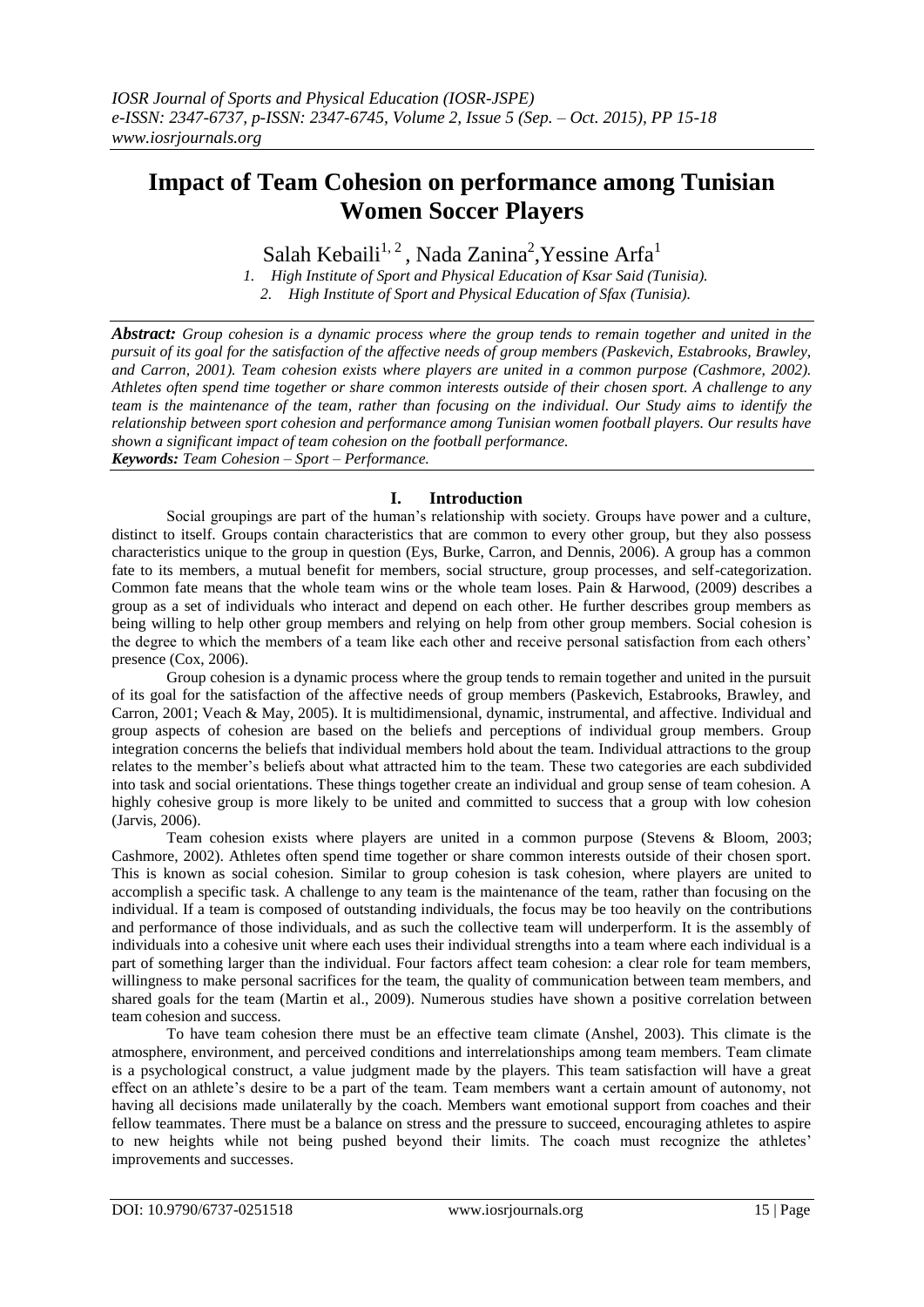Task cohesion or group integration is an indication of how well the team operates as a working unit, while social cohesion or individual attraction refers to how well team members like each other and to the team's identity (Lavallee, Kremer, Moran, and Williams, 2004). Further, most studies and efforts in building cohesion has been focused on the outcome of winning. Preferably, cohesion efforts should focus on the processes and the team building effort directly. Winning will take care of itself. Task cohesion is exemplified in individuals working together to achieve a specific and identifiable goal (Cox, 2007).

Carron wrote of determinants of team cohesion (Midura & Glover, 2005; Cashmore, 2002). Situational factors such as living with or near each other, sharing hobbies and activities, similar uniforms and clothing, rituals of group cohesion, and a unique distinctiveness as a group. Personal factors, such as commitment and satisfaction, leadership factors, and a democratic style of leadership also support team cohesion. Team factors that support cohesion include the clarity with which each member understands and accepts his role with the team.

Another factor is success. Success in competitive sports increases team cohesion. Further, as was discovered by other researchers, Carron et al. (2002) concluded that smaller teams are more cohesive.

Senécal et al. (2008) described the correlates of team cohesion as being: environmental factors, team factors, leadership factors, and personal factors. Physical proximity, or being physically close to others, creates a greater tendency to form personal bonds (Eys et al., 2006). However, that is not necessarily sufficient. There has to be distinctiveness, with commonality, oneness, and unity among the group. This may also be created through an organizational culture, mottos, uniforms, and initiation rites. Team size can play a role, where a moderate size is most effective for creating cohesion (Bruner & Spink, 2011).

There are several correlates of cohesion in sport (Paskevich et al., 2001; Eys et al., 2006). These include: (1) environmental factors, such as normative pressures; (2) personal factors, such as a personal sense of responsibility for negative outcomes; (3) leadership factors, such as the task versus person orientation; and (4) team factors. Environmental factors that may affect the team include the level of the competition and the size of the team. There are more pressures at a state championship, and larger teams have more team members to communicate and coordinate with. Personal factors may include issues such as social loafing, which is identified by team members not contributing their share to the team effort. Successful teams have a code or standards that are accepted by all, in a process known as norming (Cashmore, 2002). These norms may include adherence to a routine or engaging in certain eating habits prior to a game. Successful teams are comprised of players who have high levels of self confidence.

Competition is the essence of sports. It provides a setting where two groups or teams provide resistance that inadvertently develops the potential, performance, and capabilities of their opponents. Both parties ultimately profit from the competition, by developing skill and self-efficacy. Each team is forcing the other to produce their best efforts (Loughead & Hardy, 2006). Social facilitation explains how an athlete's performance is facilitated and enhanced by the presence of others (Murray, 2006; Cashmore, 2002). The presence of others instills a competitive instinct, or a desire to at least keep up. This is social facilitation. The presence of other competitors and observers increase drive or arousal level. The conscious awareness of the presence of others drives an athlete to perform better (Lavallee et al., 2004).

#### **II. Method**

35 women football Player belonging to two Tunisian teams (Tunisian sport Union Team and Habitat Bank Team) participated in our study.

First, the players were grouped in football field before the training session on the eve of the match to complete the sociometric questionnaire. We asked all members of a group who already know to indicate on a scale of preference with which they want to associate (feelings of attraction) for a given activity (to work together). Similarly, they were asked to show their revulsion and indifference to other group members.

For that, we have used the multiple regression step by step (stepwise regression) in order to see if the player's sociometric scores are related to their individual performance.

### **III. Résultats**

#### **1. Stepwise regression of football received passes**

The statistical data of the football received passes are indicated in the following table: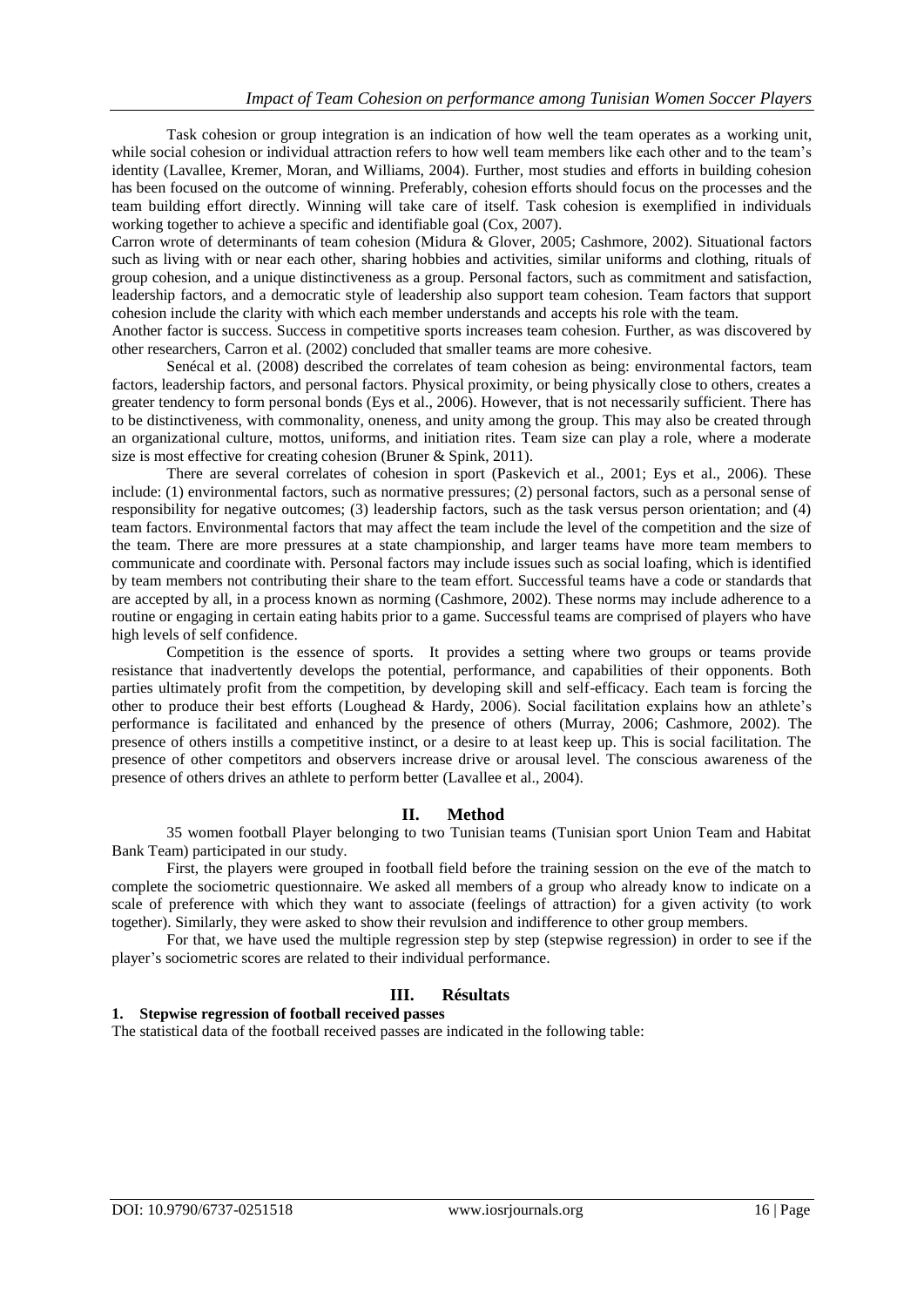|                                           | SD    |       | Sig.  |
|-------------------------------------------|-------|-------|-------|
| Nb of valued operational received choices | 0,039 | 7,136 | 0,001 |
| Nb of valued operational received choices | 0,039 |       | 0,001 |
| Nb of valued received social rejection    | 0,094 | 3,501 |       |
| Nb of valued operational received choices | 0,04  |       |       |
| Nb of valued received social rejection    | 0,16  | 4,08  | 0,001 |
| Nb of valued operational rejection        | 0,078 |       |       |
|                                           |       |       |       |

**Table 1:** Stepwise regression of football received passes.

Our statistical data showed us a very significant regression of received passes on the operational score choices which are valued by social releases or by operational rejection.

However, if the first two coefficients are positive, that in connection with the third operational discharges is negative.

## **2. Stepwise regression of football successful passes.**

The statistical data of the football successful passes are indicated in the following table:

|   |                                              | SD.   |          | Sig.  |
|---|----------------------------------------------|-------|----------|-------|
|   | Nb of valued crude operational social choice | 0,104 | 1,696    | 0,95  |
| 2 | Nb of valued crude operational social choice | 0,112 | $-0,661$ | 0,511 |
|   | Nb of valued received social rejection       | 0,077 |          |       |
|   | Nb of valued crude operational social choice | 0,118 | $-0.028$ | 0.978 |
| 3 | Nb of valued social rejection                | 0,114 |          |       |
|   | Nb of valued operational rejection           | 0,056 |          |       |

**Table 2:** Stepwise regression of football successful passes.

The calculation of the multiple stepwise regression of successful passes data on the different scores of sociometric test, we found that performance at the successful given passes is determined by three independent variables valued by social choice, social releases and operational discharges. This leads us to conclude that players who receive much valued social choice and the most socially rejected players managed well their passes.

## **3. Stepwise regression of football missed passes.**

Nb of valued operational rejection

The statistical data of the football received passes are indicated in the following table:

| ralued crude operational social choice. |  |  |
|-----------------------------------------|--|--|

**Table 3:** Stepwise regression of football missed passes.

|                                              | SD    |       |       |
|----------------------------------------------|-------|-------|-------|
| Nb of valued crude operational social choice | 0.023 | 3.274 | 0.002 |
| Nb of valued crude operational social choice | 0.027 | 0.589 |       |
|                                              |       |       |       |

The calculation of the multiple stepwise regression of failed passes on different sociometric test scores showed that the performance of the players at the missed given passes, is dependent on two independent variables such as valued social choice with positive coefficient and gross operational discharges with positive coefficient. This allows us to conclude that the less socially selected players as well as players who emit more gross operational discharges have a high degree of inefficiency in the passes.

## **IV. Discussion**

Cohesion is one of the most widely studied concepts in small-group performance and intra- and intergroup relations (Chiocchio & Essiembre, 2009). In the most recent meta-analytic review of cohesion and performance, Chiocchio and Essiembre (2009) chose to differentiate the cohesion–performance correlations according to team type. They found that task cohesion was more strongly related to performance than was social cohesion but only in academic-project teams and in outcome performance rather than behavioral performance, which clarified the disparate findings of Beal et al. (2003) concerning task and relationship cohesion.

0,036